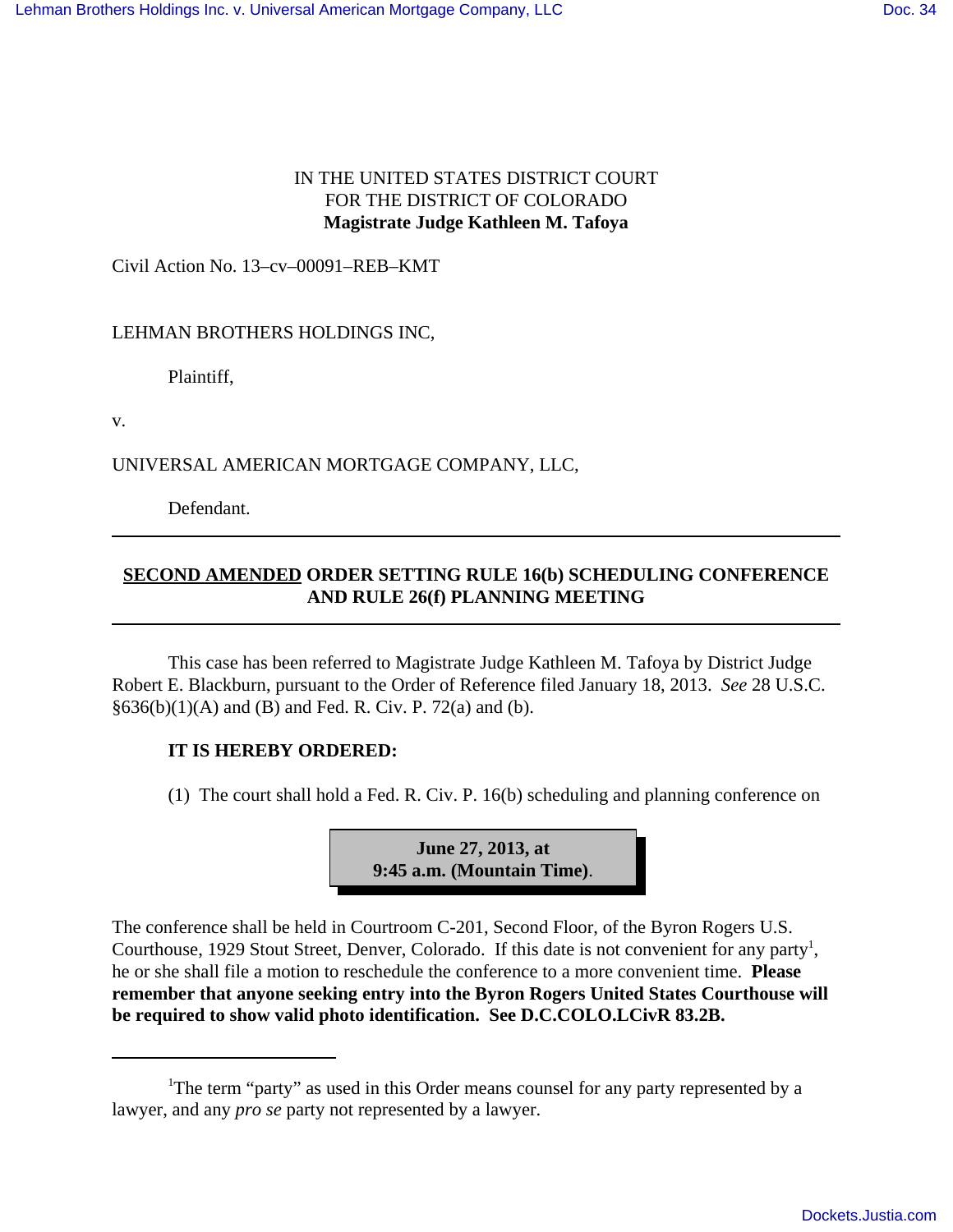A copy of instructions for the preparation of a scheduling order and a form scheduling order can be downloaded from the Court's website at www.co.uscourts.gov/forms-frame.htm (Click on "Civil Forms" in the blue box at the top of the screen and scroll down to the bold heading "Standardized Order Forms"). Parties are to prepare the proposed scheduling order in accordance with the Court's form.

The parties shall submit their proposed scheduling order, pursuant to District of Colorado Electronic Case Filing ("ECF") Procedures V.5.12, on or before:

> **5:00 p.m. (Mountain Time) on June 20, 2013.**

(2) In preparation for the scheduling/planning conference, the parties are directed to confer in accordance with Fed. R. Civ. P. 26(f), on or before:

**June 6, 2013.**

The court strongly encourages the parties to meet face to face, but should that prove impossible, the parties may meet by telephone conference. All parties are jointly responsible for arranging and attending the Rule 26(f) meeting.

During the Rule 26(f) meeting, the parties shall discuss the nature and basis of their claims and defenses and the possibilities for a prompt settlement or resolution of the case, make or arrange for the disclosures required by Fed. R. Civ. P. 26(a)(1), and develop their proposed scheduling/discovery plan. The parties should also discuss the possibility of informal discovery, such as conducting joint interviews with potential witnesses, joint meetings with clients, depositions via telephone, or exchanging documents outside of formal discovery.

In those cases in which: (i) the parties' substantive allegations involve extensive computer-generated records; (ii) a substantial amount of disclosure or discovery will involve information or records in electronic form (*i.e.,* e-mail, word processing, databases); (iii) expert witnesses will develop testimony based in large part on computer data and/or modeling; or (iv) any party plans to present a substantial amount of evidence in digital form at trial, the parties shall confer regarding steps they can take to preserve computer records and data, facilitate computer-based discovery and who will pay costs, resolve privilege issues, limit discovery costs and delay, and avoid discovery disputes relating to electronic discovery. The parties shall be prepared to discuss these issues, as appropriate, in the proposed Scheduling Order and at the scheduling and planning conference.